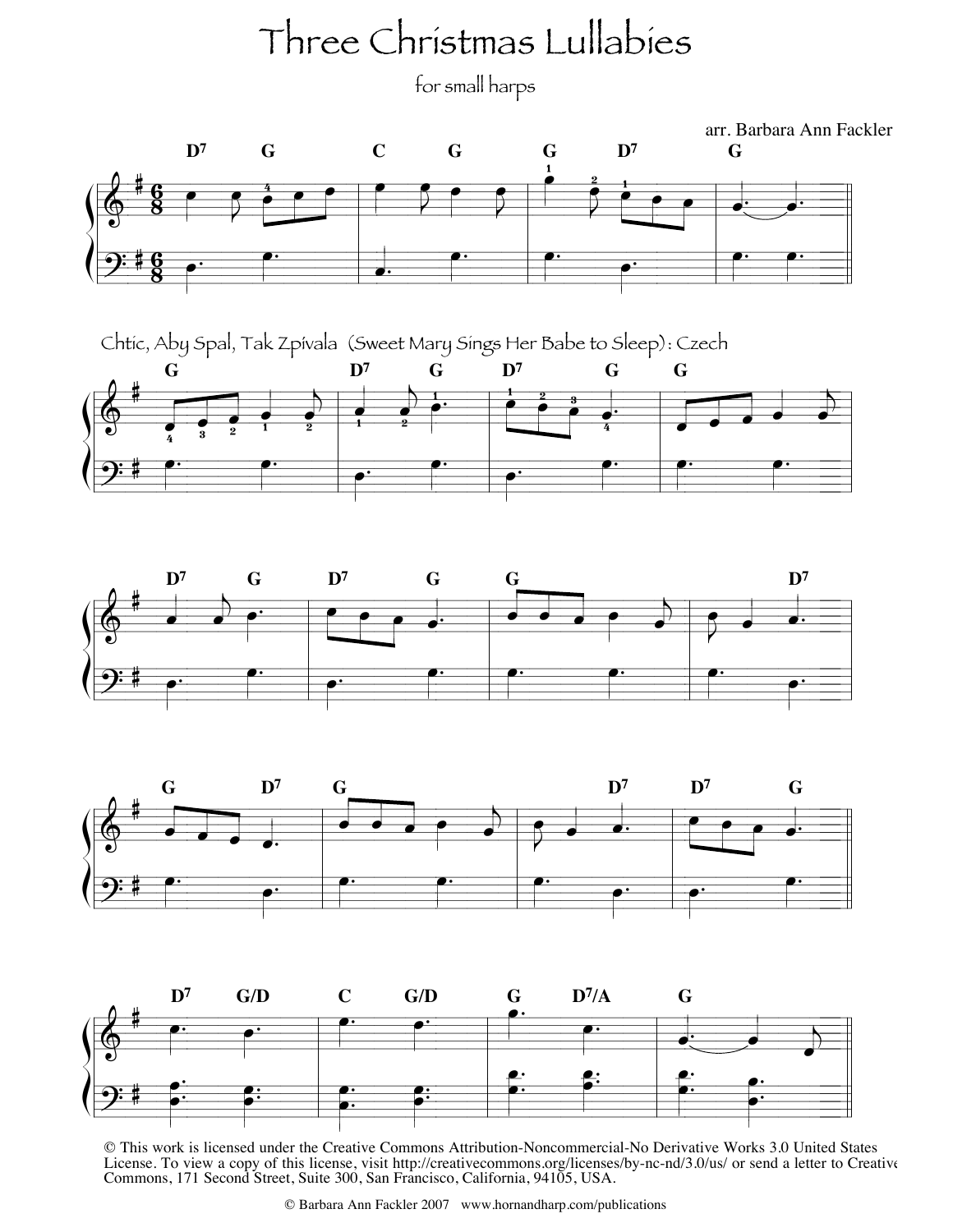Christ Child's Lullaby (Taladh Chriosta): North Hebrides, a Marian lullaby often used for Christmas Eve midnight mass









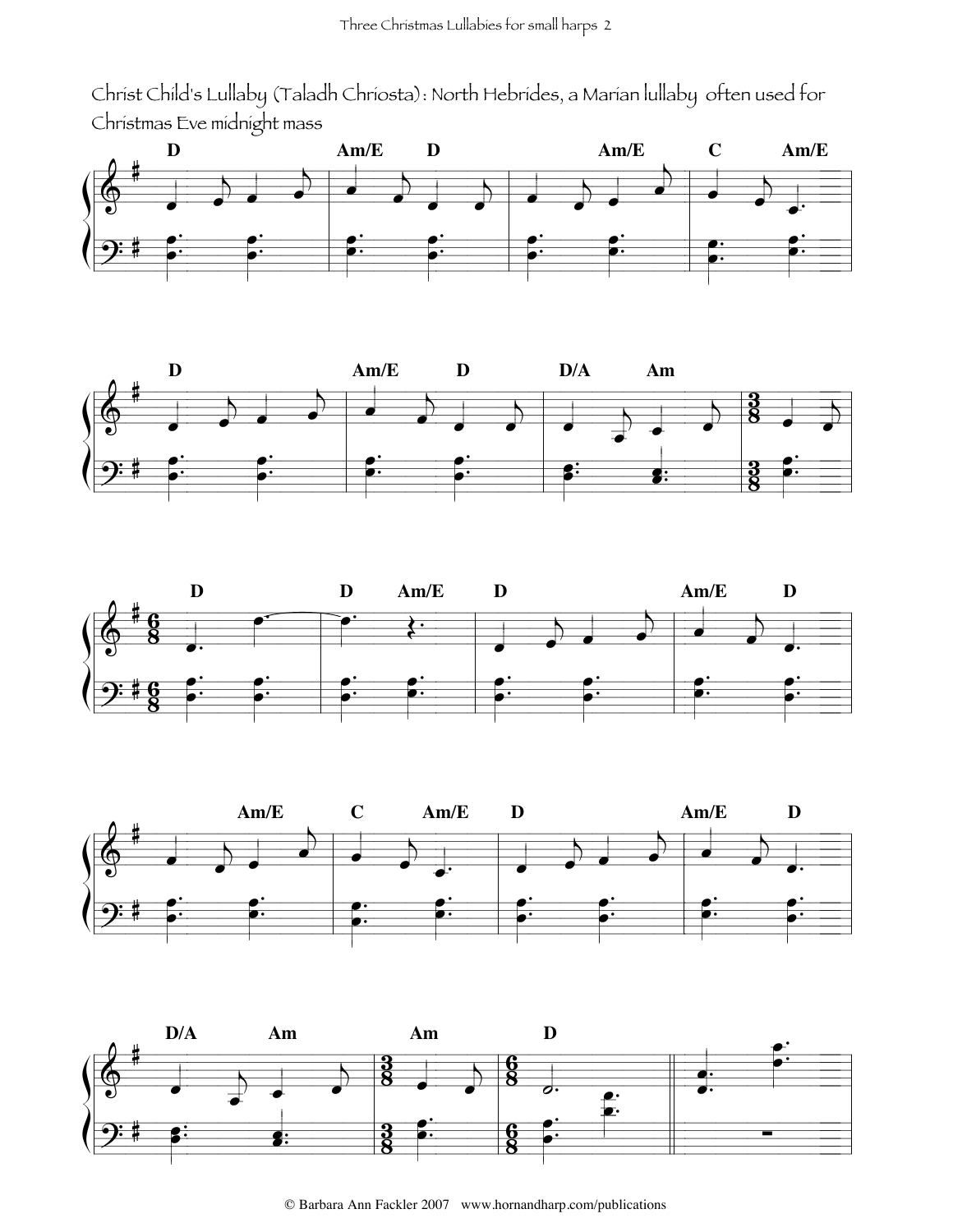Three Christmas Lullabies for small harps 3



Wiegenlied Der Hirten (Shepherd's Cradle Song): Glatz Folk Song: C.D. Schubart 1791